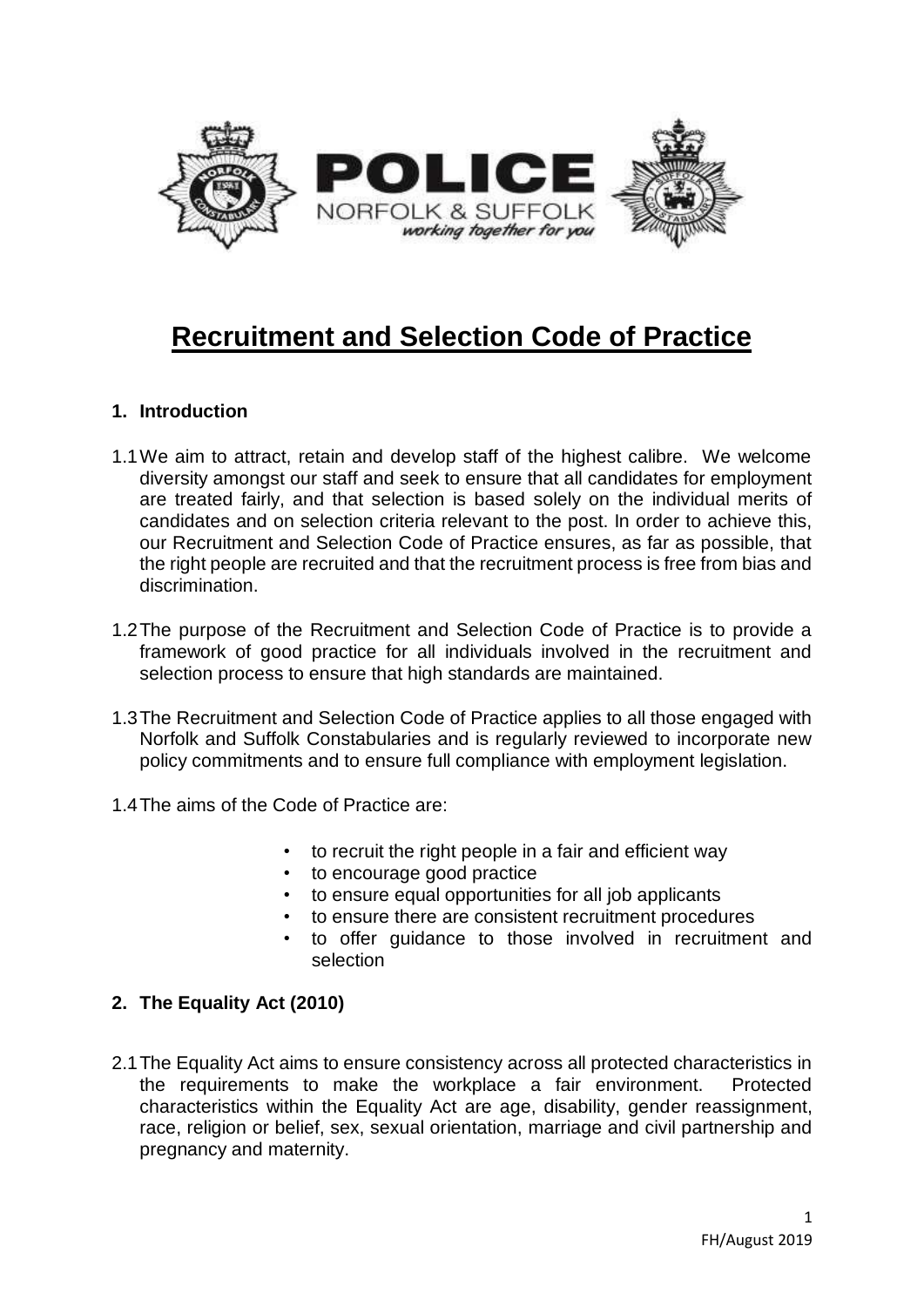- 2.2We aim to increase the diversity of our workforce by working with local communities, trade unions and staff networks to promote career opportunities. Where under-representation exists, the forces shall consider how to attract the widest pool of qualified applicants which may include use of positive action initiatives as allowed by law.
- 2.3The forces will make reasonable adjustments in the recruitment and employment of people with a disability. This can include adjustments to recruitment and selection procedures, working arrangements and physical changes to premises or equipment.
- 2.4An applicant with a disability will be guaranteed an interview, or guaranteed an automatic invitation to the first stage of an assessment process, provided they meet the essential criteria for the job.
- 2.5The application process will request data around age, gender, marital status, disability, religion, sexual orientation and ethnic origin. This allows the forces to analyse its recruitment practices to ensure there are no perceived or actual barriers to selection processes. This information will not be used for selection purposes.
- 2.6In line with best practice the statement below will be included in all adverts.

We are an equal opportunities employer who welcomes applications from everyone and values diversity in our workplace. A commitment to promoting diversity and developing a workplace environment where all staff are treated with dignity and respect is central to our recruitment process. All applications will be considered solely on merit.

Norfolk and Suffolk Constabularies are Mindful Employers and Disability Confident Employers.

# **3. Data Protection Act 2018 and GDPR**

- 3.1Candidates can expect, by law, that personal information provided by them will be treated as being confidential, i.e. it will not be released to any other party without their express consent. This also means that recruitment records will not be retained longer than is necessary. It is the practice of the constabularies to destroy recruitment records (of unsuccessful candidates) after 12 months.
- 3.2Any information on file including hand written notes, which refer to an individual, can be made available to that individual upon receipt of a formal request made under the Data Protection Act.
- 3.3Norfolk / Suffolk Constabulary will collect and use personal information and special category data so that it can carry out its legal and legitimate functions as defined by legislation, common law, regulation, policy and best practice. The Constabulary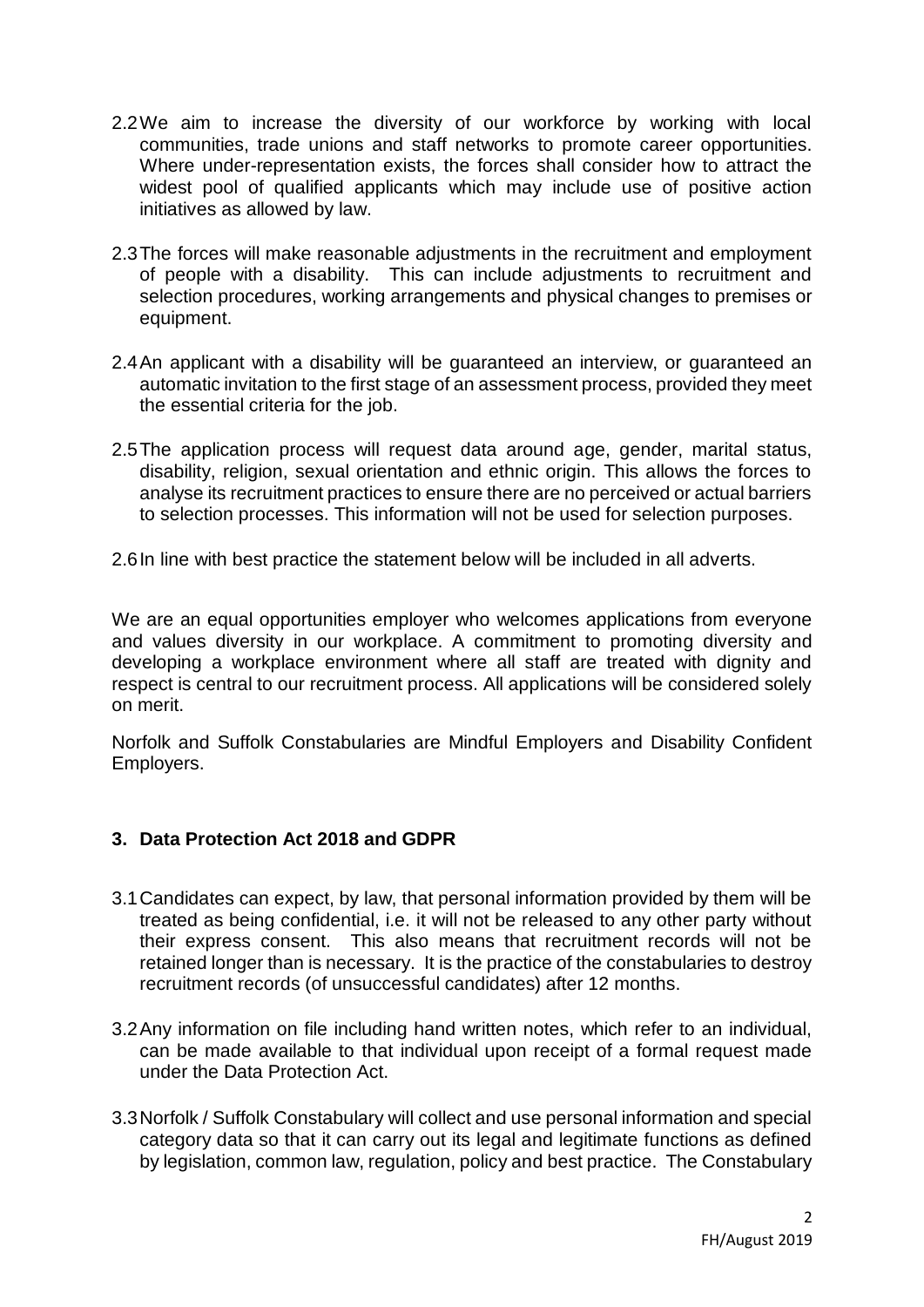processes information in accordance with the General Data Protection Regulation (GDPR) and Data Protection Act 2018 and the Support Policing Purposes (including but not limited to payroll, training, personnel administration, health and welfare etc).

We will collect and use personal information and special category data for employment/contract purposes and will not use or disclose information for any other purposes without your consent, unless required to do so by law, or where the use or disclosure is permitted by law and is necessary and reasonable to do so. We take care to ensure the information we hold is accurate, up-to-date and deleted when no longer required.

For further details on how we use information and your information rights, please contact the Data Protection Compliance team or visit: [www.norfolk.police.uk](http://www.norfolk.police.uk/) / [www.suffolk.police.uk.](http://www.suffolk.police.uk/)

### **4 Responsibilities**

### **Every member of staff who participates in recruitment and selection is responsible for:**

- Following the guidance contained within this Code of Practice **Heads of Departments are responsible for:**
- The proper conduct of the recruitment and selection for all posts within their department in line with this guidance and the legislation and regulations behind it

### **Hiring Managers are responsible for managing the recruitment and selection process:**

The Hiring Manager will be responsible for:

- Writing a role profile for the vacancy
- Working with Human Resources to create a clear and concise advertisement
- Selecting candidates for interview according to whether they possess the requirements identified in the person specification for the post
- Identifying panel members including the Chair and ensuring, where practical, gender balance in the panel.
- Confirming an interview date and booking rooms
- Agreeing the assessment process to select candidates e.g. use of tests and other assessments
- Ensuring the fair and effective assessment of the appointee meeting all equality and diversity requirements in line with advice from Human Resources  $\Box$ Managing the induction of the new employee

# **Chairs of interview panels are responsible for ensuring that:**